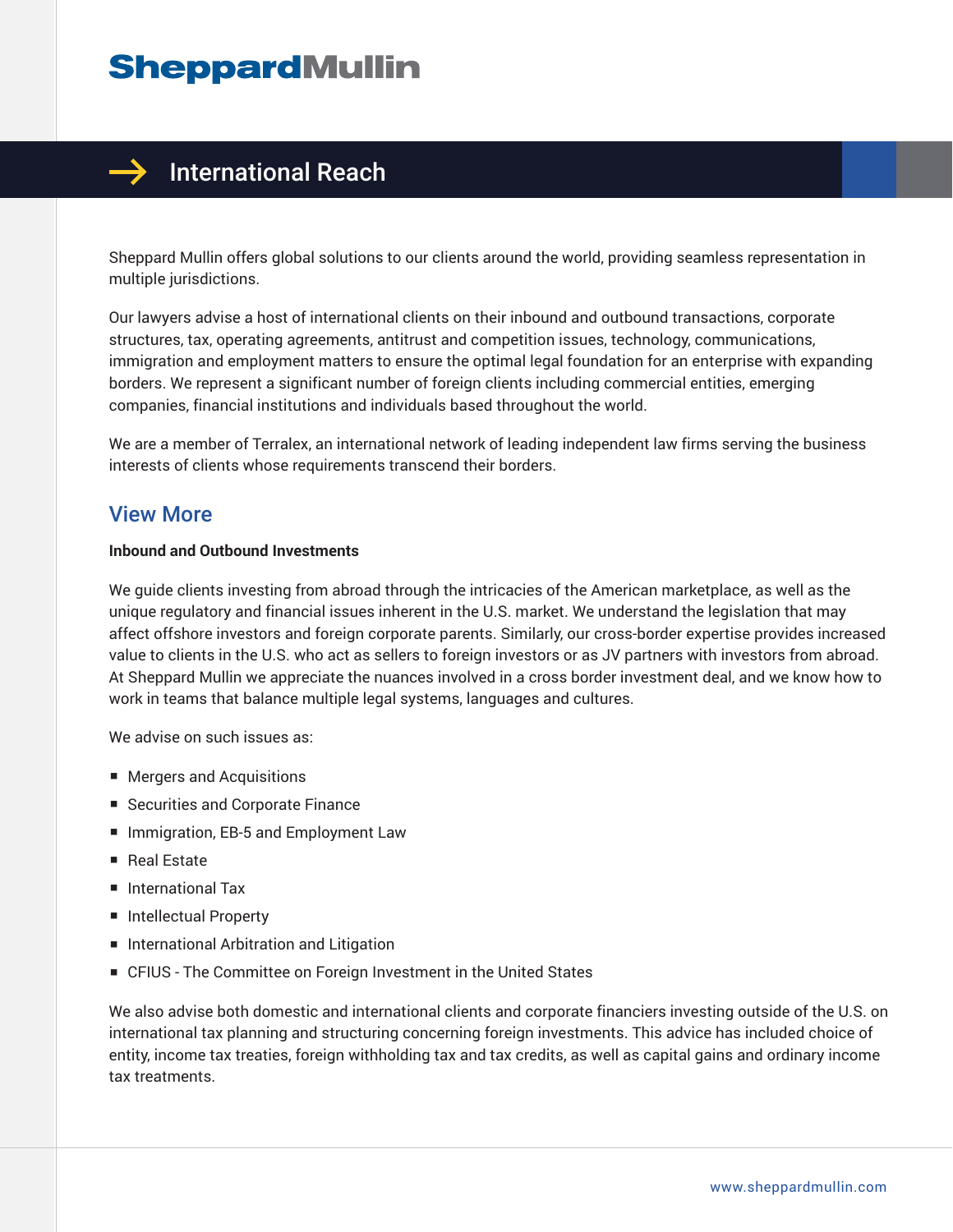#### **Cross Border M&A**

Sheppard Mullin represents clients in cross border mergers and acquisitions and investment transactions. We have experience representing both domestic and foreign clients in connection with a variety of cross border structures, including:

- Acquisitions and divestitures of U.S. businesses by foreign clients or their U.S. subsidiaries
- Acquisitions and divestitures by U.S. clients of foreign companies, whether directly or through foreign subsidiaries
- Controlling and non-controlling investments by foreign clients or their U.S. subsidiaries in U.S. businesses
- International investment transactions by U.S. based clients
- Joint ventures between U.S. and foreign companies, both on and offshore

We combine our firm wide experience in negotiated, unsolicited, public and private acquisitions, private equity, venture capital investments and joint ventures with an understanding of the special issues involved in cross border transactions.

#### **Joint Ventures and Strategic Alliances**

One of the primary strategies for foreign businesses to enter the U.S. market and for U.S. businesses to enter foreign markets is through joint ventures or other forms of alliance. Sheppard Mullin advises on the host of cross border partnering, joint venture and alliance configurations. We have advised on the array of legal issues and challenges, including:

- Identifying and working with local counsel, accountants and advisors
- Conducting due diligence on prospective partners
- New entity formation (foreign or domestic)
- Investment structures
- Liability protection, exit and termination strategies
- Intellectual property registration and protection
- Technology licensing
- Risk sharing, manufacturing, marketing and R&D agreements
- Customs and other import controls
- U.S. tax planning for U.S. and foreign partners
- Choice of law and dispute resolution venues

We have also advised on matters subject to the Foreign Corrupt Practices Act, Antiboycott Act and other U.S. controls on doing business in certain foreign countries.

#### **Dispute Resolution and Litigation**

Sheppard Mullin is involved in virtually all aspects of commercial litigation, including antitrust, financial services, construction, communications and media, insurance, intellectual property, product and professional liability, real estate, securities, white collar, healthcare, technology, manufacturing and aerospace, to name only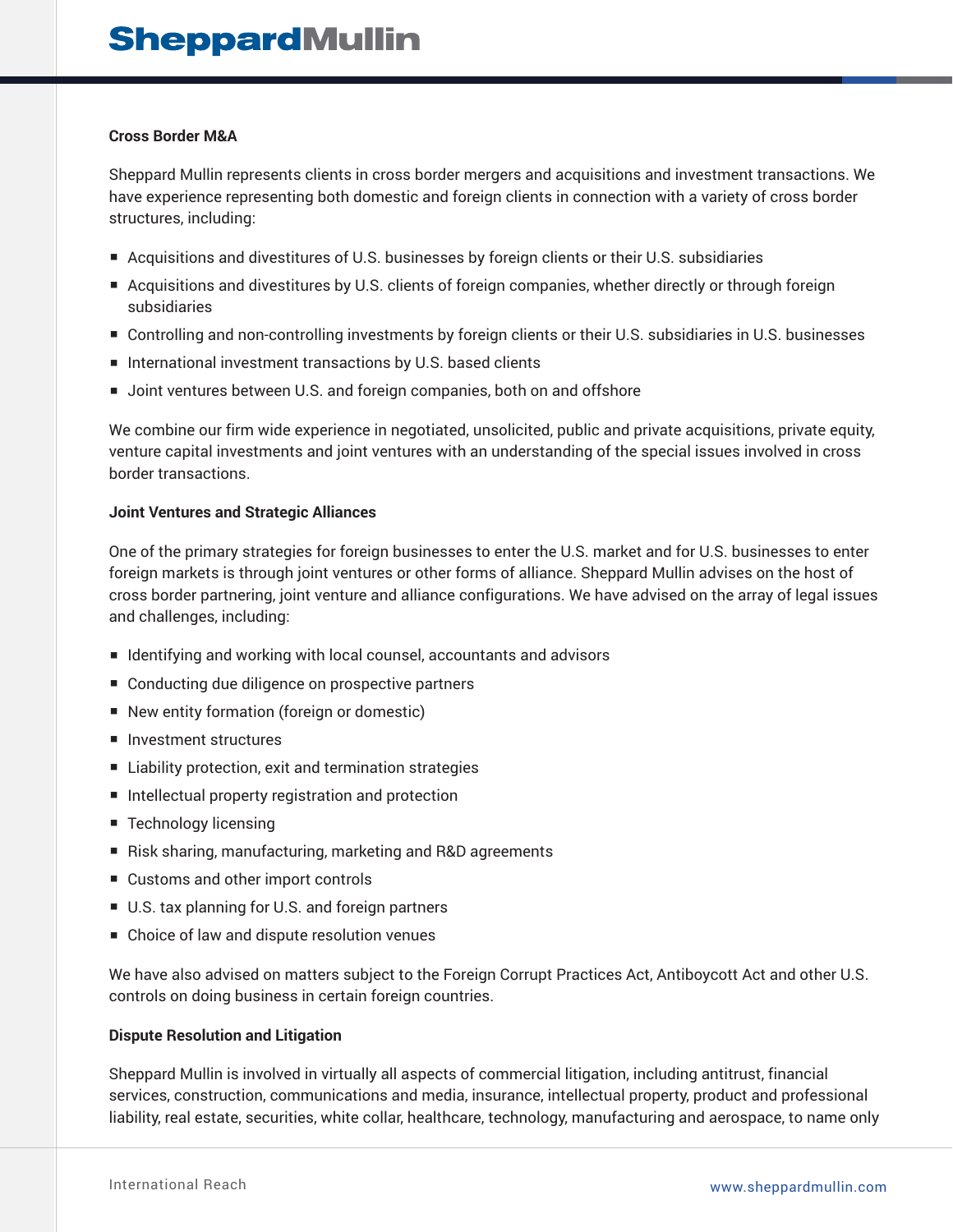a few. It is no surprise that clients from around the world turn to Sheppard Mullin for superior and effective litigation expertise. At the same time, our lawyers recognize and promote the use of mediation and other dispute resolution mechanisms as alternatives that can afford substantial savings where appropriate. Our international litigation practice includes:

- Patriot Act Compliance and enforcement
- Foreign Corrupt Practices Act issues
- Enforcement of foreign judicial or arbitral awards in the U.S.
- Enforcement of U.S. judicial or arbitral awards abroad
- Inbound and outbound customs issues
- International arbitration of private disputes
- International arbitration of government contracts
- Personal jurisdiction and procedural issues

Sheppard Mullin lawyers are known for exceptional advocacy, trial and appellate skills, in-depth knowledge of state and federal courts at all levels and practical business judgment, all of which contribute to our consistent delivery of solid, cost efficient results.

#### **Banking and Finance**

Our banking and finance lawyers represent financial institutions (banks, commercial finance companies, insurance companies and leasing companies) in the documentation, negotiation and structuring of financial transactions. Our lawyers advise lenders, lessors, venture capital groups, investors and, at times, sellers, lessees and borrowers in a host of unsecured, personal property secured and real property secured transactions, including loans, leases, syndications/participations, chattel paper portfolio purchases and sales, consumer transactions and structured or financially engineered creditor facilities. We also represent financial institutions in matters such as licensing, the establishment of new branches and regulatory and form compliance procedures, as well as provide opinions for California law issues such as usury, form compliance for federal and state consumer transactions, UCC and securitization matters.

#### **Antitrust & Competition**

With a diverse clientele ranging from multinational corporations to starts-ups seeking to engage in joint ventures, strategic alliances or to create new markets through mergers and acquisitions, we advise on a variety of antitrust and competition matters, including:

- Antitrust enforcement and international dispute resolution
- Cartels
- Merger Control
- Market conduct and dominance
- Proceedings before the WTO
- State aid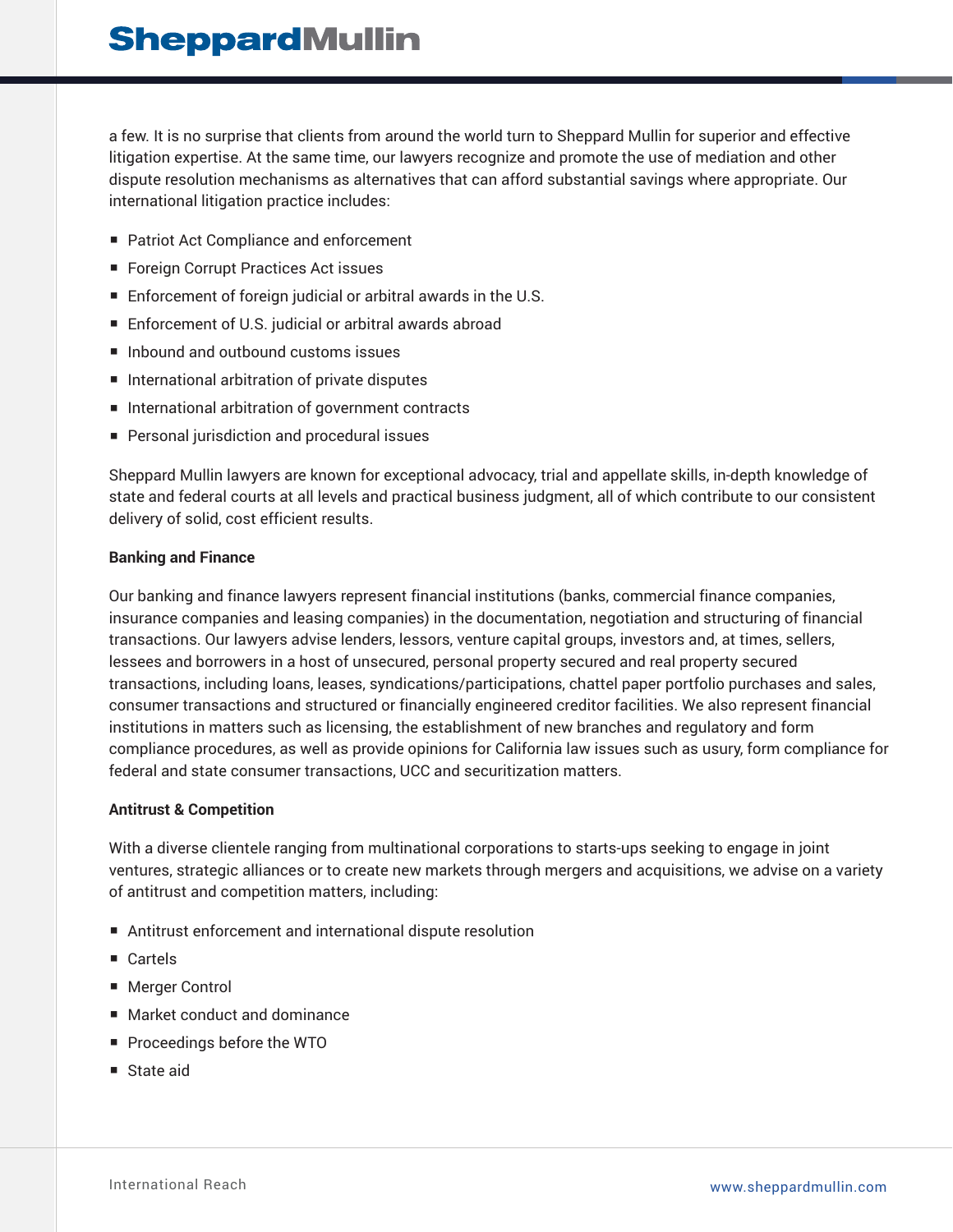Sheppard Mullin acts as a dealmaker in executing a team effort to maximize cross-border opportunities. Our international competition team members are multicultural and multilingual, with lawyers in Europe and Asia. This assures proper communications with co-counsel, as well as adverse parties. By operating constructively with foreign advisors to jointly explore options in alternative jurisdictions, we are able to provide the best possible solution to ensure a solid international legal and business strategy.

#### **Intellectual Property**

The firm advises domestic and international clients on patents, trademarks, copyrights, trade secrets and false advertising, as well as creating the optimal structuring for transactions and negotiations involving such property. We routinely secure and enforce intellectual property both domestically and abroad. Our lawyers assist clients with the practical concerns related to e-commerce and data retention, as well as provide cutting edge counsel in antitrust, unfair competition, counterfeiting, grey marketing and product diversion.

We regularly assist with technology transfers, including assignments, licensing and joint ventures, as well as protect proprietary information to avoid loss through employee departures, industrial espionage or other means. We have proven expertise in representing clients in trials and appeals in the federal and state courts, in arbitrations and in adversarial proceedings before the U.S. Patent and Trademark Office, the Federal Trade Commission and other tribunals and in industry investigations such as those before the National Advertising Division of the Council of Better Business Bureaus, Inc.

#### **Entertainment and Media**

Our Entertainment, Media and Communications lawyers have distinguished themselves with the ability to represent media companies on a global basis in multi-year television output licensing and joint venture agreements, including structuring satellite and cable platform deals for studios in Italy, Germany, France and Spain. By aiding in the creation of these programming opportunities, our lawyers are pivotal in offering studio clients both strategic and tactical guidance in international markets as well as in new emerging multimedia environments.

Our lawyers have also represented studios and production companies in licensing copyrighted film and television content and characters for distribution and merchandising opportunities in markets around the world. This work includes ensuring that proper measures are taken in U.S. and foreign jurisdictions to protect trademarks, copyrights and other intellectual property assets. Our clients in this area have included major studios as well as producers and distributors of very successful and lucrative syndicated series and films.

#### **Labor and Employment**

Labor and employment laws affect the entire legal relationship between employers and employees, beginning with the initial hiring process and expanding into every facet of daily operations, including job descriptions, wages, promotions, reviews, terminations, benefits, mergers and acquisitions, as well as the successful resolution of disputes pertaining to unfair labor practices and discrimination. Because the laws that apply to the labor and employment relationship are found at all levels – federal, state, county and even city – making sense of these often conflicting requirements is more of a challenge than ever for employers.

On many occasions, employers seek to "do the right thing" and yet do not realize they might be in violation of the law. Knowing what to do and when is a core competency of our Labor and Employment lawyers. With one of the largest Labor and Employment practices in the U.S., and a dedicated international employment and mobility